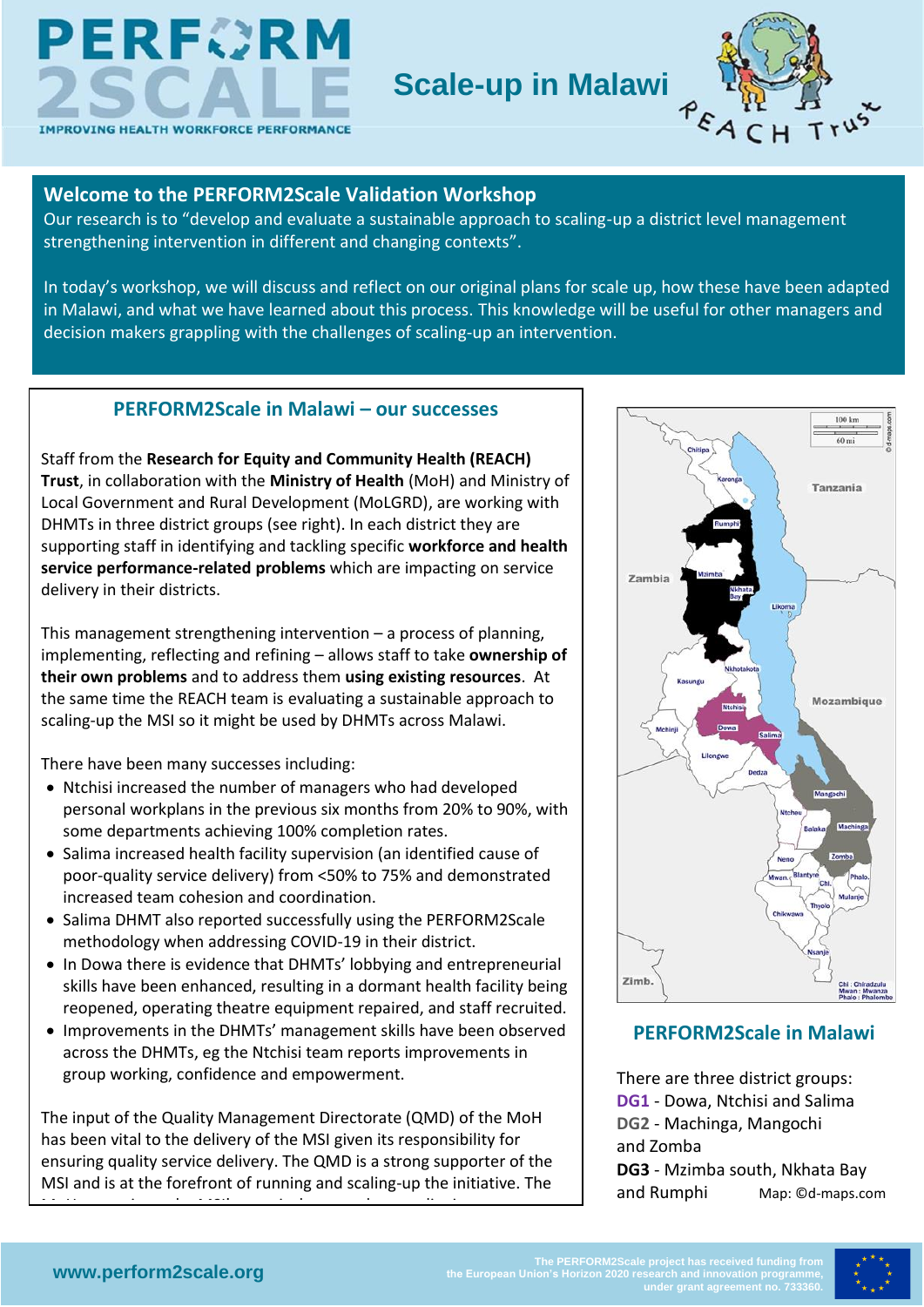

## **Scale-up in Malawi**



#### **Background to PERFORM2Scale**

In 2011-15, the PERFORM project tested a management strengthening intervention (MSI) with District Health Management Teams (DHMTs) in Ghana, Uganda and Tanzania. The MSI helped DHMTs **identify workforce-related problems and develop solution strategies** to be integrated into their annual district plans. The teams analysed their own problems, developed and implemented appropriate workplans, and reflected and learned about management through experience. Evaluation showed that by solving problems, such as weak supervision, high absenteeism and ineffective staff appraisal, workforce performance and service delivery improved. Those involved also became better managers. The MSI fitted in with DHMTs' schedules and **largely used existing resources**.

To have a wider impact, and contribute to achieving UHC, the MSI is being scaled-up by PERFORM2Scale in Ghana, **Malawi** and Uganda**,** supported by partners from universities in Ireland, Netherlands, Switzerland and the UK. By repeating the practical MSI cycle the new learning becomes embedded (management is strengthened), service delivery is improved and the infrastructure for scale-up is secured. By scaling-up this process in districts across Malawi it will support our efforts to achieve UHC.

## **How PERFORM2Scale in Malawi differs from other health care initiatives**

- DHMTs analyse their own district contexts and understand the HR and service delivery problems. With the support of the MSI framework they are the right people to choose the problems to address, decide how to tackle them within their resource pot and then implement change. This also increases their **ownership of the process**.
- PERFORM2Scale has clearly shown that given the necessary management skills, including entrepreneurial skills, DHMTs can **maximise their available resources** to solve problems and improve workforce performance and health service delivery. Due to the cost-neutral methodology of PERFORM2Scale, the actual activities in the work plans of the DHMTs were not funded.
- **DHMTs learn by doing**. One MoH staff member said: *"we do not want projects that come with the aim of developing guidelines etc. We prefer projects which have action at their heart. PERFORM2Scale has stood out as an MSI initiative."*
- The MSI is flexible. It can be **aligned with government policy** and integrated into existing work systems and structures, eg recommendations from national health policy and District Implementation Plans.
- DHMTs are encouraged to reflect on and learn from their own and other DHMTs' actions and outcomes. This is vital for improvement but also helps **adapt the MSI to different contexts**, making it sustainable and scalable.

## **Scaling-up PERFORM2Scale in Malawi**

In Malawi it is clear that the political and economic context in which we are operating has had a substantial influence on the MSI implementation and its scale-up. Consultations with MoH and establishment of the NSSG took longer than expected and delayed the commencement of the project. The PERFORM2Scale's cost-neutral concept was a bitter-pill to swallow at the outset. However, overtime DHMTs applauded the concept as it challenged their entrepreneurial skills – which they demonstrated to their surprise and successfully implemented their MSI cycles. The RT and CRT managed to develop a scale-up strategy that was endorsed by the NSSG, however its development was also delayed due to the fact that more time was needed to gather evidence on MSI outcomes, including the need for experience to be built in horizontal scale-up. This evidence and experience led to the realization that satellite structures could be included in vertical scale-up strategy. Due to NSSG members having busy schedules, and selected RT members having deputy director functions, the RT and CRT took the lead in developing the specific plans, which were endorsed by the QMD director and later the NSSG and Senior Management in MoH. It remains unclear whether the aforesaid context will exert a similar influence on the implementation of the scale-up plan.

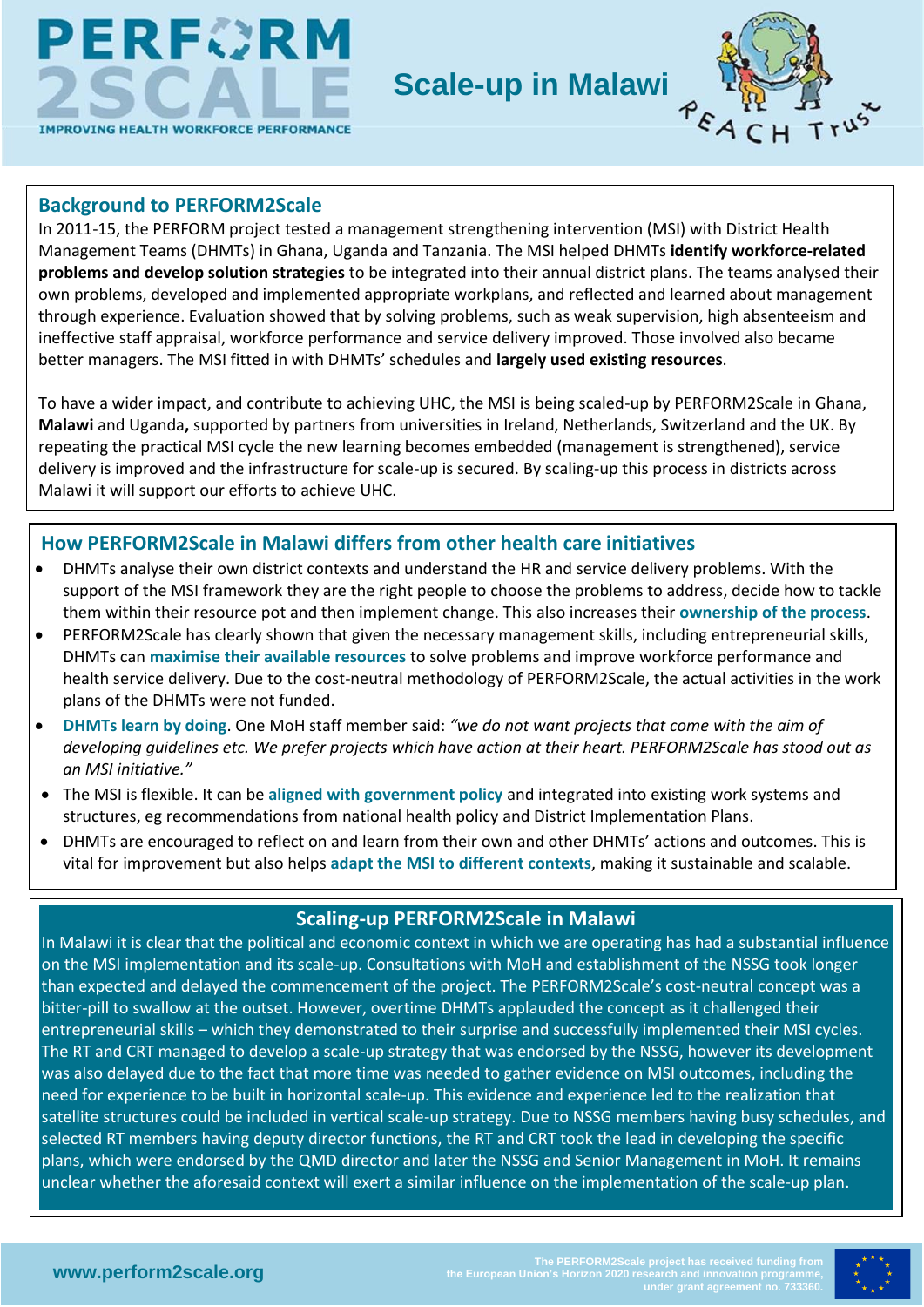

## **Scale-up in Malawi**



# **Staff support supervision strategy**

Improve day

## **SYMPTOMS**

- 50% health centres not supervised in 2017/18
- Lack of performance appraisal system
- High maternal death rates -28 deaths in 19 facilities in 2017/18
- Poor record keeping in the HR dept

## **Phones X**

**Motivation X Competing priorities Resources X** Staff X

**DIAGNOSIS** Lack of **DHMT** supportive supervision

## **TREATMENT**

Six-stage plan to address the root causes of the lack of supervision

## **OUTCOMES**

- 
- Vehicle for supervisory visits • More DHMT members share the supervisory workload
- Improved patient problem identification software used
- Improved reporting Malaria reports from 17% timeliness & 60% completeness to 100% on both
- = Reporting, supervisory and information systems working better
- = Greater staff efficiency & effectiveness
- = Greater job satisfaction & confidence

## **Case study – staff supervision in Salima**

When the Salima District Health Management Team (DHMT) met to begin work on PERFORM2Scale in 2017, the team was aware that it lacked certain leadership and management skills which were impacting on service delivery. In a workshop setting the team set to work and prioritised a single problem to investigate – that more than 50% of health facilities were not supervised in 2017/18. This had led to low staff motivation, poor implementation of existing workplans, wasting of resources and ultimately to poor quality service delivery including a high maternal death rate.



 *Fig 2. Salima DHMT at the inter district meeting*

In group settings, and using a root cause analysis, the DHMT first identified the fundamental problems associated with the lack of supervision and then developed a six-stage human resource-focused strategy to address those issues. They were supported in this process by the team from REACH Trust and MoH officials. Also, other DHMTs' from other districts offered advice and critiqued the team's approach. As they implemented their ideas the DHMT engaged in a process of observation and reflection

The results are shown opposite. By addressing the lack of resources (ie accessing vehicles and phones), issues around overworked personnel and competing priorities (ie recruiting to the DHMT to share the workload) and reporting and procedural problems the team was able to make inroads into its chosen problem, resulting in improved reporting and supervisory systems, and happier, more productive staff.

The PERFORM2Scale project has received funding from **WWW.perform2scale.org**<br>MWW.perform2scale.org and the European Union's Horizon 2020 research and innovation programme,